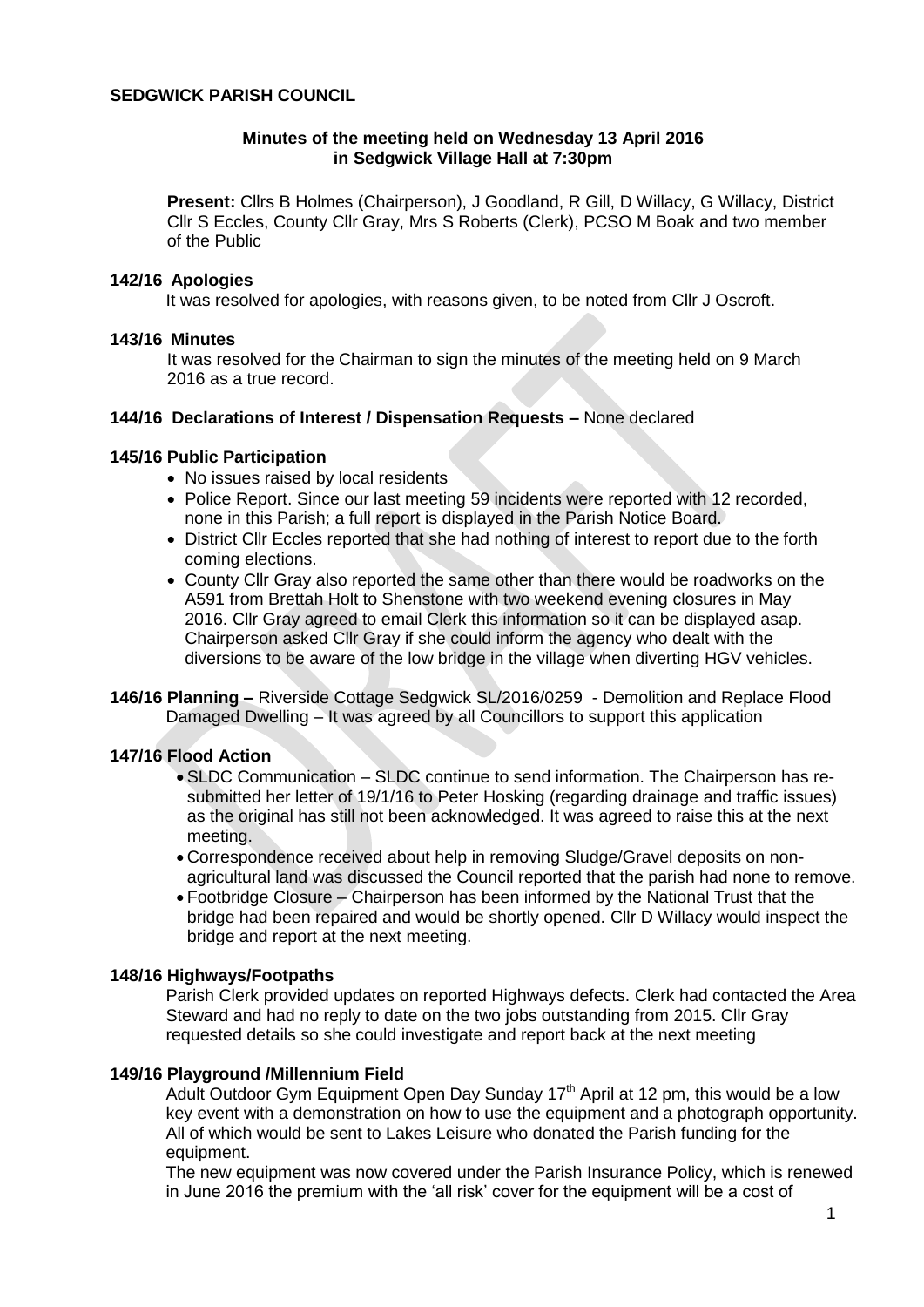£395.53. This amount was agreed to pay by the Council. It was noted that Cllr G Willacy had completed the monthly maintenance check and reported that a bolt had loosened on a piece of gym equipment. Chairperson would contact 'Fresh Air Fitness' and request spare bolts as they previously had agreed to also sending imagines of the sheared bolt and would report back at the next meeting. Cllr J Goodland agreed to refit bolt.

## **150/16 Canal**

Councillors met on site with contractors and had obtained two quotes. Cllr D Willacy agreed to obtain a further quote. This matter would be discussed at the next meeting. The tree felling license would be available shortly which gave a twelve month period to complete the work. Historic England had been involved in the consultation of the Licence and where in agreement with the task involved, be it near an historical land mark. Councillors met with Lancaster Canal Trust who were in agreement with the plan of work required and requested to drill a small bore hole at the time of work commencing so they could establish the condition of canal bed. Councillors agreed to allow this excavation. The canal bank paths are being repaired by J Dalzell, Cllr G Willacy reported that this would be completed shortly and report back at the next meeting.

As this project would be costly Chairperson would source funding and report back of any funding available for the Parish Council to bid for.

### **151/16 Sedgwick Village Hall**

Cllr D Willacy reported the Brownies have produced birthday cards for the Queen's 90<sup>th</sup> birthday and the best one was sent to her. They had received confirmation of this gesture by the Queens Lady in Waiting. Cllr D Willacy produced the letter which is on display in Sedgwick Village Hall.

Cllr D Willacy reported that the external windows would be painted in the near future. It was raised that sand was being left on the floor causing a hazard to other users, this would be reported to the Village Hall Committee.

Cllr D Willacy said there was a meeting next Monday and he would report back at the next meeting about the broadband & line rental that they had received funding for.

### **152/16 Finance**

1) The bank balance as of 31 March 2016 is £14,047.31

2) Receipt: None

3) Payments: It was resolved for the following payments to be approved: APM Expenses £34.86, Printing Plus – Newsletters & Cold Calling Leaflet £168.32, Computer & yearly software £389.98, Printerland Printer & Toner £300.47.

4) Sedgwick Parish Council 2015/16 Payments & Receipts Report was received and accepted by the Council.

5) Annual Governance Statement of the Audit Returns 2015/16, section 1 and 2 was completed by Chairperson and Parish Clerk

6) Accounts for payment (previous meeting  $9<sup>th</sup>$  March) now cleared and signed by Council.

7) Appointment of Internal Auditor. Alan Hartley had been appointed as Internal Auditor for

2015 at a Fee of £50. It was agreed to offer him the appointment for 2016

8) It was noted that the vat refund claim was £1,701.67

### **153/16 Correspondence**

- Registration Town & Village Greens: information received and distributed to all councillors, Chairperson has update and reply to this correspondence.
- Celebration Queens  $90<sup>th</sup>$  Birthday Party The request to light a beacon to celebrate the Queen's birthday was discussed. Chairperson has contacted the Stainton Parish Clerk and all Parishes are invited to attend their lighting of a beacon near the Church on Thursday 21<sup>st</sup> April at 7 15pm and further celebrations would happen at Sedgwick Village Hall in July.
- Spring Newsletters had been completed and delivered to all parish residents. It was reported that the feedback was excellent.